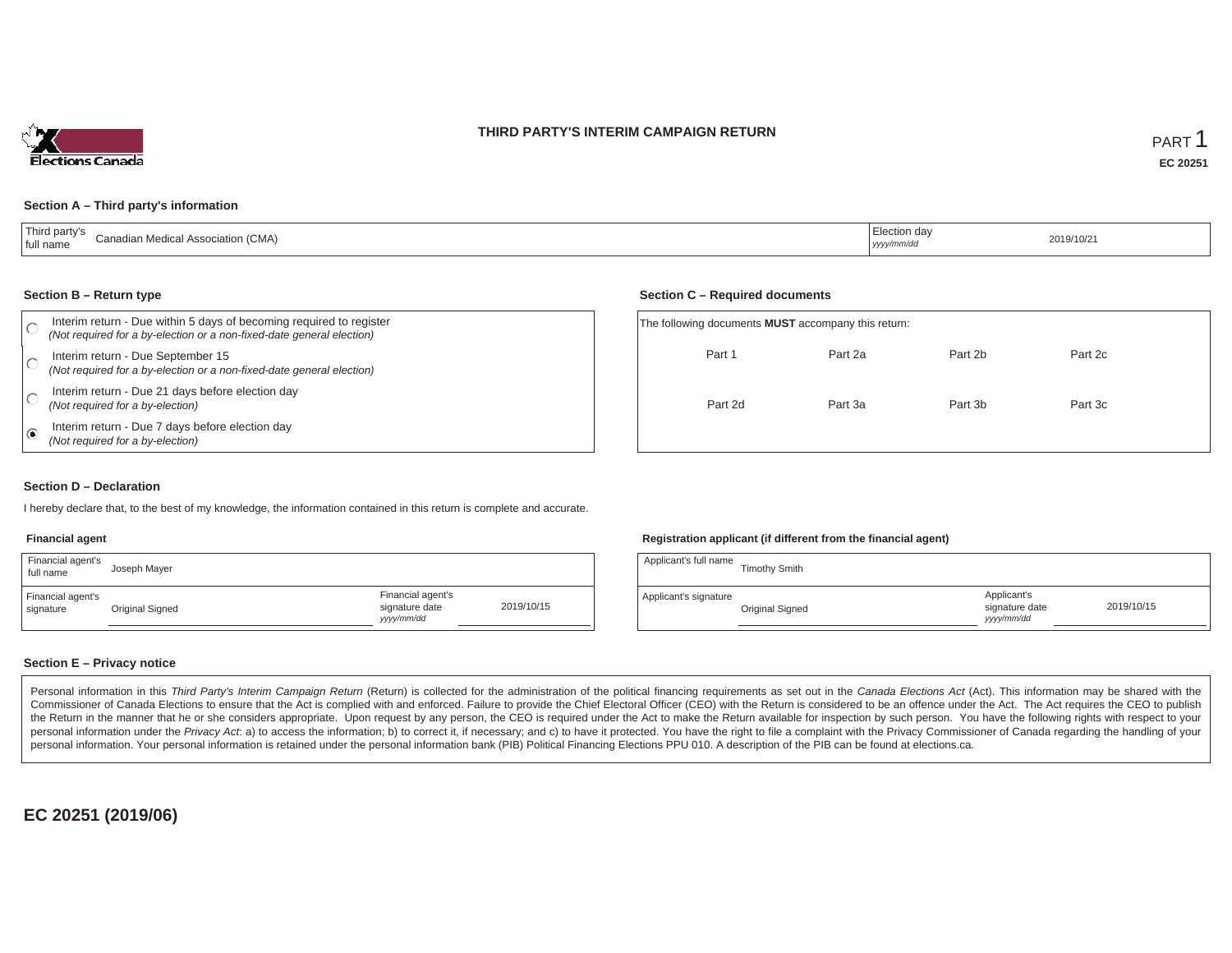

### **THIRD PARTY'S INTERIM CAMPAIGN RETURN THIRD PARTY'S INTERIM CAMPAIGN RETURN<br>Statement of monetary contributions received PART 2a**

**EC 20251**

| No. | Full name | <b>Street</b><br>no. | <b>Street</b> | Apt. | City | Prov./<br>Terr. | Postal<br>code | Date<br>received<br>yyyy/mm/dd                                                    | Individual | Business /<br>Commercial<br>organization | Government | Trade union | Corporation<br>capital | Unincorporated<br>without share organization or<br>association |
|-----|-----------|----------------------|---------------|------|------|-----------------|----------------|-----------------------------------------------------------------------------------|------------|------------------------------------------|------------|-------------|------------------------|----------------------------------------------------------------|
|     |           |                      |               |      |      |                 |                |                                                                                   | \$         | \$                                       | \$         | $\sqrt{2}$  | \$                     | \$                                                             |
|     |           |                      |               |      |      |                 |                |                                                                                   |            |                                          |            |             |                        |                                                                |
|     |           |                      |               |      |      |                 |                |                                                                                   |            |                                          |            |             |                        |                                                                |
|     |           |                      |               |      |      |                 |                |                                                                                   |            |                                          |            |             |                        |                                                                |
|     |           |                      |               |      |      |                 |                |                                                                                   |            |                                          |            |             |                        |                                                                |
|     |           |                      |               |      |      |                 |                |                                                                                   |            |                                          |            |             |                        |                                                                |
|     |           |                      |               |      |      |                 |                |                                                                                   |            |                                          |            |             |                        |                                                                |
|     |           |                      |               |      |      |                 |                |                                                                                   |            |                                          |            |             |                        |                                                                |
|     |           |                      |               |      |      |                 |                |                                                                                   |            |                                          |            |             |                        |                                                                |
|     |           |                      |               |      |      |                 |                |                                                                                   |            |                                          |            |             |                        |                                                                |
|     |           |                      |               |      |      |                 |                |                                                                                   |            |                                          |            |             |                        |                                                                |
|     |           |                      |               |      |      |                 |                |                                                                                   |            |                                          |            |             |                        |                                                                |
|     |           |                      |               |      |      |                 |                |                                                                                   |            |                                          |            |             |                        |                                                                |
|     |           |                      |               |      |      |                 |                |                                                                                   |            |                                          |            |             |                        |                                                                |
|     |           |                      |               |      |      |                 |                |                                                                                   |            |                                          |            |             |                        |                                                                |
|     |           |                      |               |      |      |                 |                |                                                                                   |            |                                          |            |             |                        |                                                                |
|     |           |                      |               |      |      |                 |                | Totals carried forward from previous page \$                                      |            |                                          |            |             |                        |                                                                |
|     |           |                      |               |      |      |                 |                | Total amount of monetary contributions by contributors who gave over \$200 (A)    |            |                                          |            |             |                        |                                                                |
|     |           |                      |               |      |      |                 |                | Number of contributors who gave over \$200                                        |            |                                          |            |             |                        |                                                                |
|     |           |                      |               |      |      |                 |                | Total amount of monetary contributions by contributors who gave \$200 or less (B) |            |                                          |            |             |                        |                                                                |
|     |           |                      |               |      |      |                 |                | Number of contributors who gave \$200 or less                                     |            |                                          |            |             |                        |                                                                |
|     |           |                      |               |      |      |                 |                | Total amount of all monetary contributions (A+B)                                  |            |                                          |            |             |                        |                                                                |
|     |           |                      |               |      |      |                 |                | Number of contributors who gave monetary contributions                            |            |                                          |            |             |                        |                                                                |
|     |           |                      |               |      |      |                 |                |                                                                                   |            |                                          |            |             |                        |                                                                |

| Third<br>tion day<br>(CMA<br>2019/10/21<br>яног<br>' partv<br>  <i>yyyy</i> | Pag |  |
|-----------------------------------------------------------------------------|-----|--|
|-----------------------------------------------------------------------------|-----|--|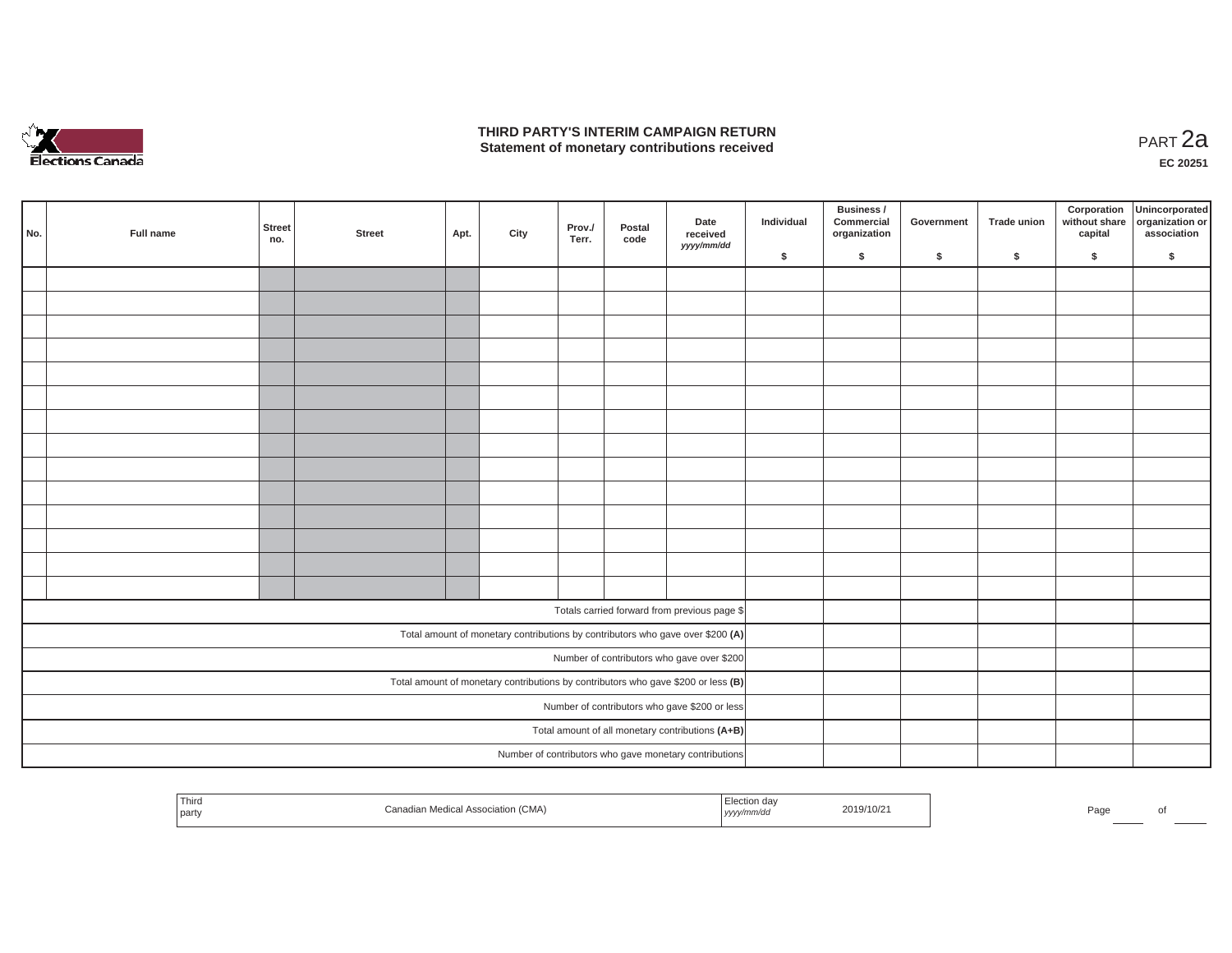

### **THIRD PARTY'S INTERIM CAMPAIGN RETURN**  THIRD PARTY'S INTERIM CAMPAIGN RETURN<br>Statement of non-monetary contributions received<br>**PART 2**b

**EC 20251**

| No. | Full name | Street<br>no. | <b>Street</b> | Apt. | City | Prov./<br>Terr. | Postal<br>code | Date<br>received<br>yyyy/mm/dd                                                          | Individual | Business /<br>Commercial<br>organization | Government | Trade union  | Corporation<br>without share<br>capital | Unincorporated<br>organization or<br>association |
|-----|-----------|---------------|---------------|------|------|-----------------|----------------|-----------------------------------------------------------------------------------------|------------|------------------------------------------|------------|--------------|-----------------------------------------|--------------------------------------------------|
|     |           |               |               |      |      |                 |                |                                                                                         | \$         | $\mathsf{s}$                             | \$         | $\mathsf{s}$ | \$                                      | \$                                               |
|     |           |               |               |      |      |                 |                |                                                                                         |            |                                          |            |              |                                         |                                                  |
|     |           |               |               |      |      |                 |                |                                                                                         |            |                                          |            |              |                                         |                                                  |
|     |           |               |               |      |      |                 |                |                                                                                         |            |                                          |            |              |                                         |                                                  |
|     |           |               |               |      |      |                 |                |                                                                                         |            |                                          |            |              |                                         |                                                  |
|     |           |               |               |      |      |                 |                |                                                                                         |            |                                          |            |              |                                         |                                                  |
|     |           |               |               |      |      |                 |                |                                                                                         |            |                                          |            |              |                                         |                                                  |
|     |           |               |               |      |      |                 |                |                                                                                         |            |                                          |            |              |                                         |                                                  |
|     |           |               |               |      |      |                 |                |                                                                                         |            |                                          |            |              |                                         |                                                  |
|     |           |               |               |      |      |                 |                |                                                                                         |            |                                          |            |              |                                         |                                                  |
|     |           |               |               |      |      |                 |                |                                                                                         |            |                                          |            |              |                                         |                                                  |
|     |           |               |               |      |      |                 |                |                                                                                         |            |                                          |            |              |                                         |                                                  |
|     |           |               |               |      |      |                 |                |                                                                                         |            |                                          |            |              |                                         |                                                  |
|     |           |               |               |      |      |                 |                |                                                                                         |            |                                          |            |              |                                         |                                                  |
|     |           |               |               |      |      |                 |                |                                                                                         |            |                                          |            |              |                                         |                                                  |
|     |           |               |               |      |      |                 |                |                                                                                         |            |                                          |            |              |                                         |                                                  |
|     |           |               |               |      |      |                 |                | Totals carried forward from previous page \$                                            |            |                                          |            |              |                                         |                                                  |
|     |           |               |               |      |      |                 |                | Total amount of non-monetary contributions by contributors who gave over \$200 (A)      |            |                                          |            |              |                                         |                                                  |
|     |           |               |               |      |      |                 |                | Number of contributors who gave over \$200                                              |            |                                          |            |              |                                         |                                                  |
|     |           |               |               |      |      |                 |                | Total amount of non-monetary contributions by contributors who gave \$200 or less $(B)$ |            |                                          |            |              |                                         |                                                  |
|     |           |               |               |      |      |                 |                | Number of contributors who gave \$200 or less                                           |            |                                          |            |              |                                         |                                                  |
|     |           |               |               |      |      |                 |                | Total amount of all non-monetary contributions (A+B)                                    |            |                                          |            |              |                                         |                                                  |
|     |           |               |               |      |      |                 |                | Number of contributors who gave non-monetary contributions                              |            |                                          |            |              |                                         |                                                  |

|  | Third<br>party | (OMAN)<br>wiedical Association (CMA) | Election day<br>yyyy/mm/aa | 2019/10/21 |  | Page |  |
|--|----------------|--------------------------------------|----------------------------|------------|--|------|--|
|--|----------------|--------------------------------------|----------------------------|------------|--|------|--|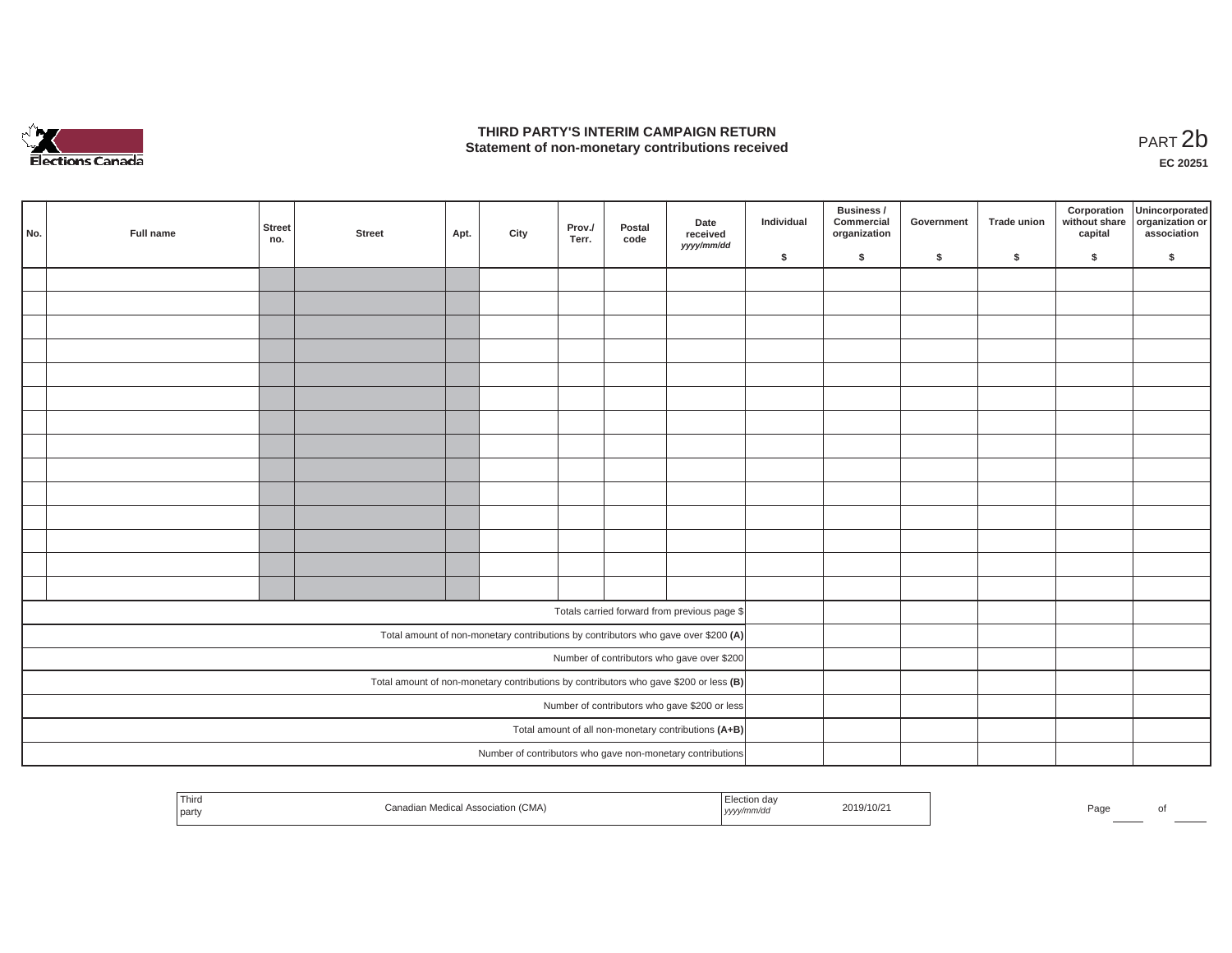

### **THIRD PARTY'S INTERIM CAMPAIGN RETURN**  RD PARTY'S INTERIM CAMPAIGN RETURN<br>Statement of operating loans received **PART 2c**

**EC 20251**

|     |           |               |        |      |      |                 |                |                                                                 |            | Business /                 |            |             |         | Corporation Unincorporated<br>without share organization or |
|-----|-----------|---------------|--------|------|------|-----------------|----------------|-----------------------------------------------------------------|------------|----------------------------|------------|-------------|---------|-------------------------------------------------------------|
| No. | Full name | Street<br>no. | Street | Apt. | City | Prov./<br>Terr. | Postal<br>code | Date<br>received                                                | Individual | Commercial<br>organization | Government | Trade union | capital | association                                                 |
|     |           |               |        |      |      |                 |                | yyyy/mm/dd                                                      | \$         | $\sqrt{2}$                 | \$         | $\sqrt{2}$  | \$      | \$                                                          |
|     |           |               |        |      |      |                 |                |                                                                 |            |                            |            |             |         |                                                             |
|     |           |               |        |      |      |                 |                |                                                                 |            |                            |            |             |         |                                                             |
|     |           |               |        |      |      |                 |                |                                                                 |            |                            |            |             |         |                                                             |
|     |           |               |        |      |      |                 |                |                                                                 |            |                            |            |             |         |                                                             |
|     |           |               |        |      |      |                 |                |                                                                 |            |                            |            |             |         |                                                             |
|     |           |               |        |      |      |                 |                |                                                                 |            |                            |            |             |         |                                                             |
|     |           |               |        |      |      |                 |                |                                                                 |            |                            |            |             |         |                                                             |
|     |           |               |        |      |      |                 |                |                                                                 |            |                            |            |             |         |                                                             |
|     |           |               |        |      |      |                 |                |                                                                 |            |                            |            |             |         |                                                             |
|     |           |               |        |      |      |                 |                |                                                                 |            |                            |            |             |         |                                                             |
|     |           |               |        |      |      |                 |                |                                                                 |            |                            |            |             |         |                                                             |
|     |           |               |        |      |      |                 |                |                                                                 |            |                            |            |             |         |                                                             |
|     |           |               |        |      |      |                 |                |                                                                 |            |                            |            |             |         |                                                             |
|     |           |               |        |      |      |                 |                |                                                                 |            |                            |            |             |         |                                                             |
|     |           |               |        |      |      |                 |                | Totals carried forward from previous page \$                    |            |                            |            |             |         |                                                             |
|     |           |               |        |      |      |                 |                | Total amount of loans by lenders who provided over \$200 (A)    |            |                            |            |             |         |                                                             |
|     |           |               |        |      |      |                 |                | Number of lenders who provided over \$200                       |            |                            |            |             |         |                                                             |
|     |           |               |        |      |      |                 |                | Total amount of loans by lenders who provided \$200 or less (B) |            |                            |            |             |         |                                                             |
|     |           |               |        |      |      |                 |                | Number of lenders who provided \$200 or less                    |            |                            |            |             |         |                                                             |
|     |           |               |        |      |      |                 |                | Total amount of all loans (A+B)                                 |            |                            |            |             |         |                                                             |
|     |           |               |        |      |      |                 |                | Number of all lenders who provided loans                        |            |                            |            |             |         |                                                             |

| Third<br>the control of the control of<br>party | Medical Association (CMA)<br>wanaula | <sup>—</sup> '≏ <u>etion</u> dav<br>, yyyy/mm/aa | 2019/10/21 | Page | ΩТ |
|-------------------------------------------------|--------------------------------------|--------------------------------------------------|------------|------|----|
|                                                 |                                      |                                                  |            |      |    |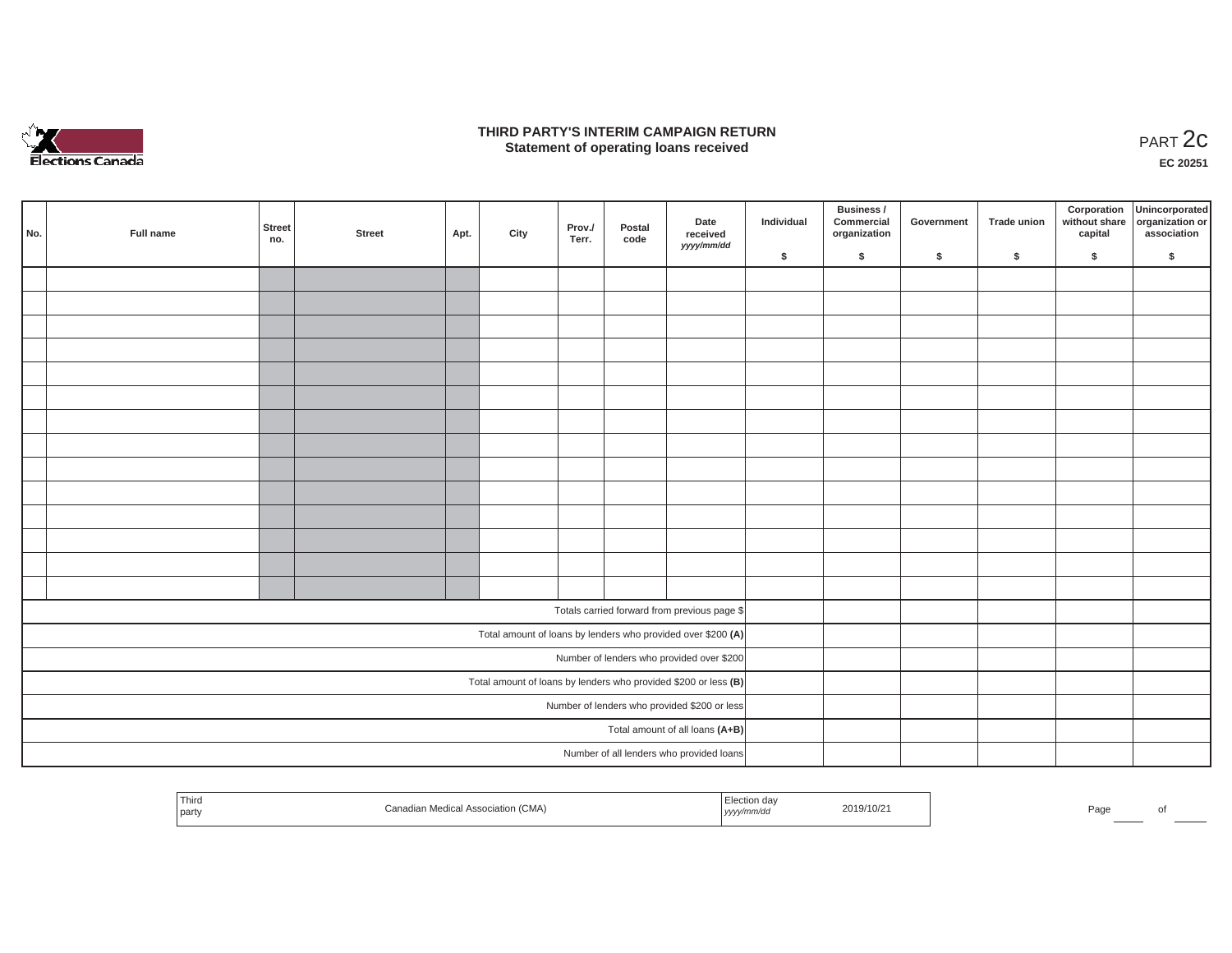

## **THIRD PARTY'S INTERIM CAMPAIGN RETURN SUMMARY STATE SUMMARY OF A SUMMARY OF A SUMMARY OF A SUMMARY OF A SUMMARY OF A SUMMARY OF A SUMMARY OF A SUMMA**<br> **Summary of inflows**

| No.   | Type of contributor / lender                    | <b>Monetary</b><br>contributions<br>(Part 2a)<br>s. | Non-monetary<br>contributions<br>(Part 2b)<br>\$ | Loans<br>(Part 2c)<br>\$ | <b>Total</b><br>Ŝ. | Number of<br>contributors and<br>lenders |
|-------|-------------------------------------------------|-----------------------------------------------------|--------------------------------------------------|--------------------------|--------------------|------------------------------------------|
| 1.    | Individuals                                     |                                                     |                                                  |                          |                    |                                          |
|       | 2. Businesses / Commercial organizations        |                                                     |                                                  |                          |                    |                                          |
|       | 3. Governments                                  |                                                     |                                                  |                          |                    |                                          |
| 4.    | Trade unions                                    |                                                     |                                                  |                          |                    |                                          |
| 5.    | Corporations without share capital              |                                                     |                                                  |                          |                    |                                          |
|       | 6. Unincorporated organizations or associations |                                                     |                                                  |                          |                    |                                          |
| 7.    | Total (items 1 to 6)                            |                                                     |                                                  |                          |                    |                                          |
| Total |                                                 |                                                     |                                                  |                          |                    |                                          |
|       | 8. Amount of third party's resources used       |                                                     |                                                  |                          |                    |                                          |
|       | 9. Grand total (items $7$ and $8$ )             |                                                     |                                                  |                          |                    |                                          |

| Third<br>Election day<br>2019/10/21<br>Canadian Medical Association (CMA)<br>yyyy/mm/dd<br>party |
|--------------------------------------------------------------------------------------------------|
|--------------------------------------------------------------------------------------------------|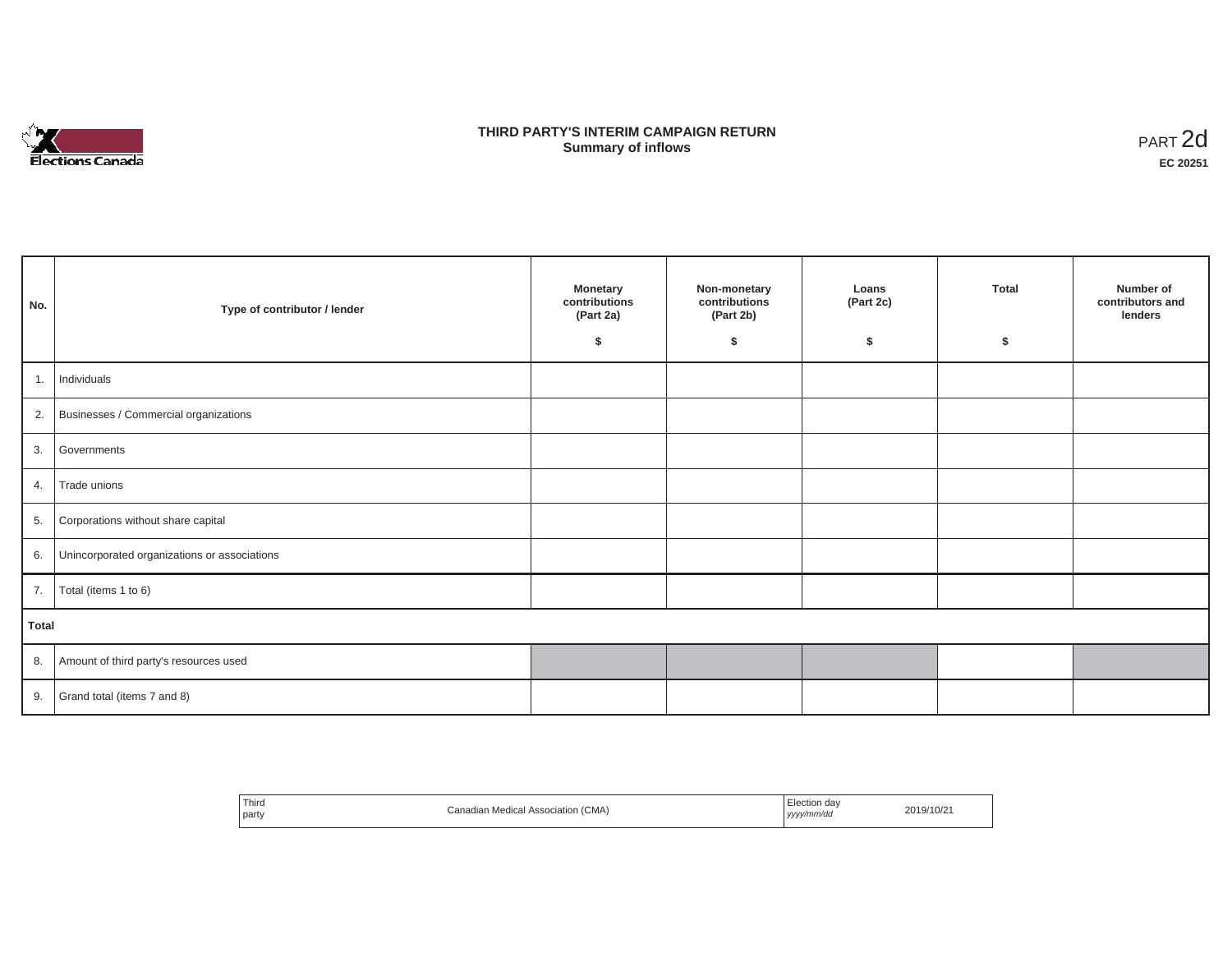

# **THIRD PARTY'S INTERIM CAMPAIGN RETURN Statement of expenses incurred for regulated activities that take place during the pre-election period**  *(Only applicable to a fixed-date general election)*

<code>PART $3$ a</code> **EC 20251**

For a list of expense types, expense categories and expense subcategories, refer to Annex II in the Instructions.

| No. | Date<br>incurred<br>yyyy/mm/dd | ED Code<br>$($ if applicable $)$ | Supplier | Expense type | Expense<br>category | Expense<br>subcategory | Starting date<br>of activity,<br>advertisement advertisement<br>or survey<br>yyyy/mm/dd | or survey<br>yyyy/mm/dd | Place of activity or<br>advertisement        | <b>Expense amount</b><br>\$ |
|-----|--------------------------------|----------------------------------|----------|--------------|---------------------|------------------------|-----------------------------------------------------------------------------------------|-------------------------|----------------------------------------------|-----------------------------|
|     |                                |                                  |          |              |                     |                        |                                                                                         |                         |                                              |                             |
|     |                                |                                  |          |              |                     |                        |                                                                                         |                         |                                              |                             |
|     |                                |                                  |          |              |                     |                        |                                                                                         |                         |                                              |                             |
|     |                                |                                  |          |              |                     |                        |                                                                                         |                         |                                              |                             |
|     |                                |                                  |          |              |                     |                        |                                                                                         |                         |                                              |                             |
|     |                                |                                  |          |              |                     |                        |                                                                                         |                         |                                              |                             |
|     |                                |                                  |          |              |                     |                        |                                                                                         |                         |                                              |                             |
|     |                                |                                  |          |              |                     |                        |                                                                                         |                         |                                              |                             |
|     |                                |                                  |          |              |                     |                        |                                                                                         |                         |                                              |                             |
|     |                                |                                  |          |              |                     |                        |                                                                                         |                         |                                              |                             |
|     |                                |                                  |          |              |                     |                        |                                                                                         |                         |                                              |                             |
|     |                                |                                  |          |              |                     |                        |                                                                                         |                         |                                              |                             |
|     |                                |                                  |          |              |                     |                        |                                                                                         |                         |                                              |                             |
|     |                                |                                  |          |              |                     |                        |                                                                                         |                         |                                              |                             |
|     |                                |                                  |          |              |                     |                        |                                                                                         |                         |                                              |                             |
|     |                                |                                  |          |              |                     |                        |                                                                                         |                         |                                              |                             |
|     |                                |                                  |          |              |                     |                        |                                                                                         |                         |                                              |                             |
|     |                                |                                  |          |              |                     |                        |                                                                                         |                         | Totals carried forward from previous page \$ |                             |
|     |                                |                                  |          |              |                     |                        |                                                                                         |                         | Total \$                                     |                             |

| Third<br>ection dav<br>2019/10/21<br>Medical Association (CMA)<br>Pac<br>part<br>$y$ yyyy $m$ mva $c$ |  |
|-------------------------------------------------------------------------------------------------------|--|
|-------------------------------------------------------------------------------------------------------|--|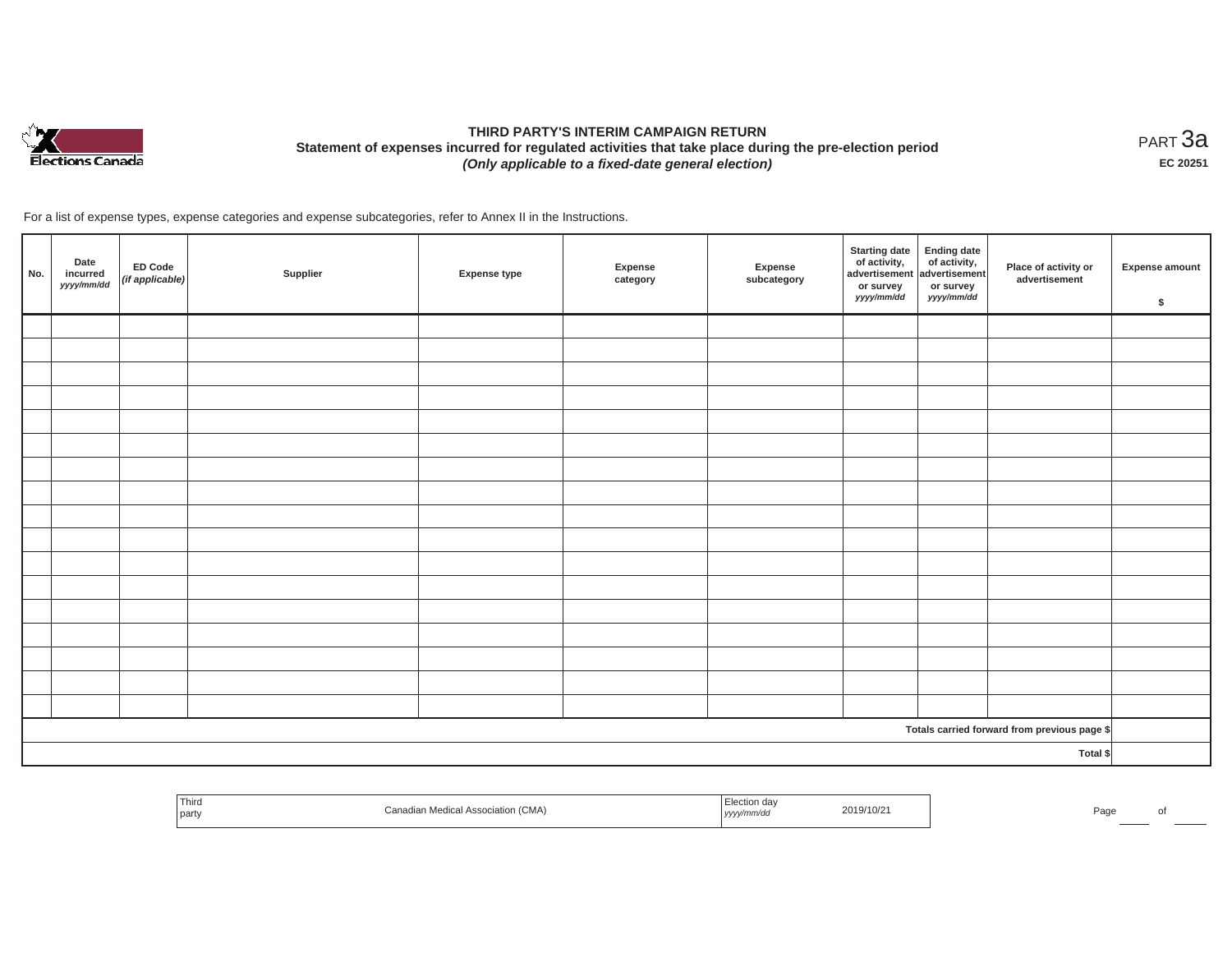

## **THIRD PARTY'S INTERIM CAMPAIGN RETURN Statement of expenses incurred for regulated activities that take place during the election period**<br>РАRТ  $3\mathrm{b}$

**EC 20251**

For a list of expense types, expense categories and expense subcategories, refer to Annex II in the Instructions.

| No.            | Date<br>incurred<br>yyyy/mm/dd | <b>ED Code</b><br>(if applicable) | Supplier                  | <b>Expense type</b>          | <b>Expense</b><br>category | <b>Expense</b><br>subcategory | <b>Starting date</b><br>of activity,<br>advertisement<br>or survey | <b>Ending date</b><br>of activity,<br>advertisement<br>or survey | Place of activity or<br>advertisement        | <b>Expense amount</b> |
|----------------|--------------------------------|-----------------------------------|---------------------------|------------------------------|----------------------------|-------------------------------|--------------------------------------------------------------------|------------------------------------------------------------------|----------------------------------------------|-----------------------|
|                |                                |                                   |                           |                              |                            |                               | yyyy/mm/dd                                                         | yyyy/mm/dd                                                       |                                              | \$                    |
|                | 2019/09/24                     | 35-076                            | Chez Zora                 | <b>Elections Advertising</b> | Other                      | Other (Catering)              | 2019/09/24                                                         | 2019/09/24                                                       | Orleans, ON                                  | 317.08                |
| 2              | 2019/09/24                     |                                   | Facebook                  | <b>Elections Advertising</b> | Social media               | Social media (design &        | 2019/09/11                                                         | 2019/10/20                                                       | National                                     | 500.00                |
| 3              | 2019/09/20                     |                                   | Exhibit Lead              | Elections Advertising        | Signs                      | Signs (media wall & banner)   | 2019/09/11                                                         | 2019/10/20                                                       | National                                     | 2,054.34              |
| $\overline{4}$ | 2019/09/24                     |                                   | Metronome Communications  | <b>Elections Advertising</b> | Social media               | Social media (design &        | 2019/09/11                                                         | 2019/10/20                                                       | National                                     | 4.870.30              |
| 5              | 2019/09/24                     |                                   | Metronome Communications  | <b>Elections Advertising</b> | Design & development       | Design & development          | 2019/09/11                                                         | 2019/10/20                                                       | National                                     | 508.50                |
| 6              | 2019/09/16                     |                                   | In Motion                 | <b>Elections Advertising</b> | Print media                | Print media (campaign boxes)  | 2019/09/11                                                         | 2019/10/20                                                       | Vational                                     | 12,116.24             |
| $\overline{7}$ | 2019/10/01                     |                                   | In Motion                 | <b>Elections Advertising</b> | Print media                | Print media (campaign boxes)  | 2019/09/11                                                         | 2019/10/20                                                       | National                                     | 1,038.80              |
| 8              | 2019/09/26                     |                                   | Metronome Communications  | <b>Elections Advertising</b> | Design & development       | Design & development          | 2019/09/11                                                         | 2019/10/20                                                       | National                                     | 553.70                |
| 9              | 2019/09/24                     |                                   | <b>Skyfly Productions</b> | <b>Elections Advertising</b> | Production costs           | Production costs for videos   | 2019/09/11                                                         | 2019/10/20                                                       | National                                     | 621.50                |
| 10             | 2019/09/30                     |                                   | Banfield                  | <b>Elections Advertising</b> | Social media               | Social media (design &        | 2019/09/11                                                         | 2019/10/20                                                       | National                                     | 23,309.08             |
| 11             | 2019/09/30                     |                                   | Banfield                  | <b>Elections Advertising</b> | Placement costs            | Placement costs               | 2019/09/11                                                         | 2019/10/20                                                       | National                                     | 1,469.00              |
| 12             | 2019/09/24                     |                                   | Metronome Communications  | <b>Elections Advertising</b> | Design & development       | Design & development          | 2019/09/11                                                         | 2019/10/20                                                       | National                                     | 322.05                |
| 13             | 2019/09/30                     |                                   | Banfield                  | <b>Elections Advertising</b> | Placement costs            | Placement costs               | 2019/09/16                                                         | 2019/09/30                                                       | Vational                                     | 38,898.01             |
| 14             | 2019/09/18                     |                                   | Genumark                  | <b>Elections Advertising</b> | Advertising                | Other (English t-shirts)      | 2019/09/11                                                         | 2019/10/20                                                       | National                                     | 855.94                |
| 15             | 2019/09/18                     |                                   | Genumark                  | <b>Elections Advertising</b> | Advertising                | Other (French t-shirts)       | 2019/09/11                                                         | 2019/10/20                                                       | National                                     | 608.16                |
| 16             | 2019/09/11                     |                                   | Metronome Communications  | <b>Elections Advertising</b> | Design & development       | Design & development          | 2019/09/11                                                         | 2019/10/20                                                       | Vational                                     | 384.20                |
| 17             | 2019/10/11                     |                                   | Metronome Communications  | <b>Elections Advertising</b> | Design & development       | Design & development          | 2019/09/11                                                         | 2019/10/20                                                       | National                                     | 757.10                |
|                |                                |                                   |                           |                              |                            |                               |                                                                    |                                                                  | Totals carried forward from previous page \$ |                       |
|                |                                |                                   |                           |                              |                            |                               |                                                                    |                                                                  | Total \$                                     | 89,184.00             |

| <sup>I</sup> Third<br>Election day<br>2019/10/21<br>(CMA)<br>Canadian Medical Association /<br>, yyyy/mm/dd<br>party |
|----------------------------------------------------------------------------------------------------------------------|
|----------------------------------------------------------------------------------------------------------------------|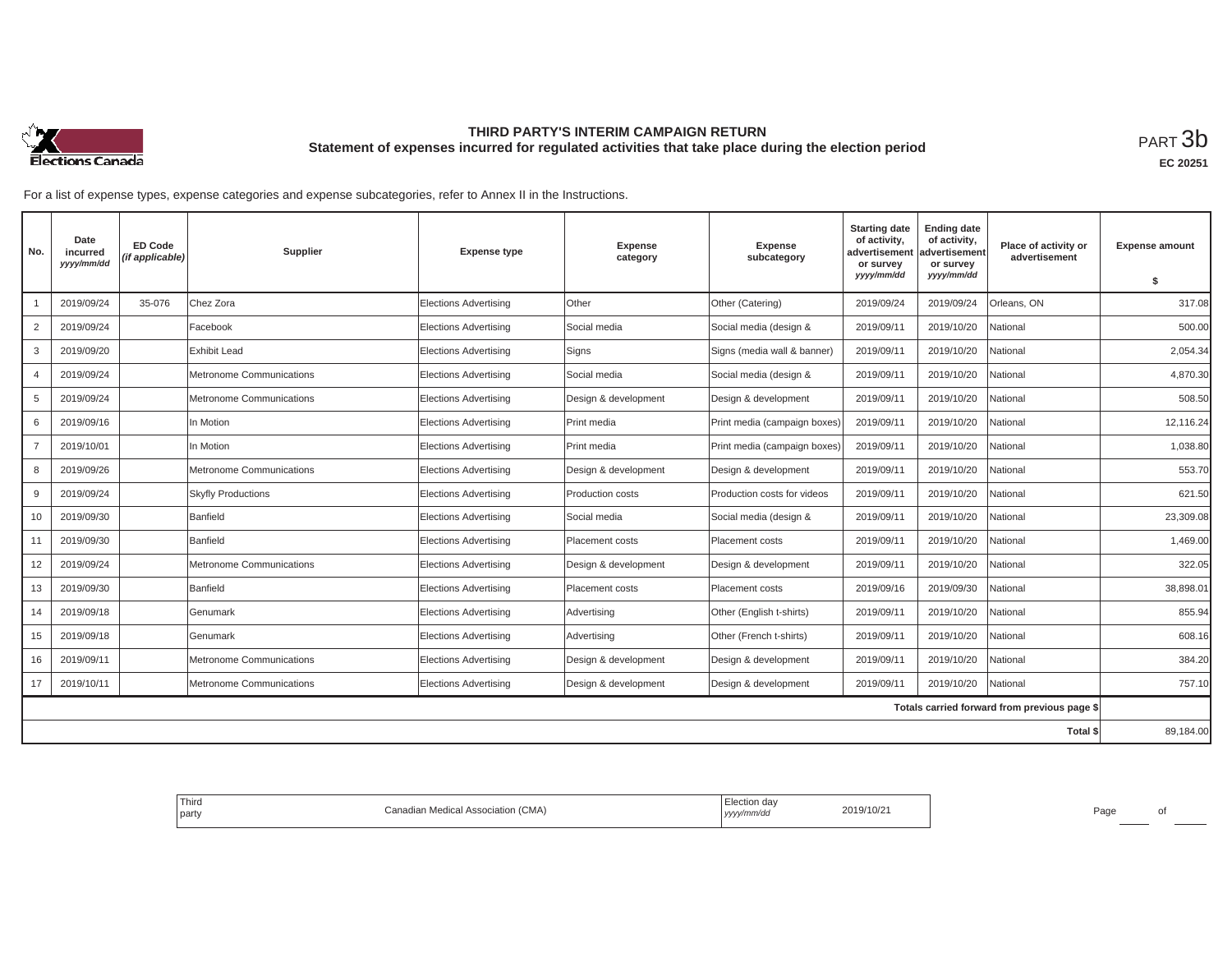

# **THIRD PARTY'S INTERIM CAMPAIGN RETURN Statement of expenses incurred for regulated activities that take place during the election period**<br>PART  $3\text{b}$

**EC 20251**

For a list of expense types, expense categories and expense subcategories, refer to Annex II in the Instructions.

| No. | Date<br>incurred<br>yyyy/mm/dd | <b>ED Code</b><br>$(if$ applicable) | Supplier        | <b>Expense type</b>   | Expense<br>category | Expense<br>subcategory        | <b>Starting date</b><br>of activity,<br>advertisement<br>or survey<br>yyyy/mm/dd | Ending date<br>of activity,<br>advertisement<br>or survey<br>yyyy/mm/dd | Place of activity or<br>advertisement        | <b>Expense amount</b><br>\$ |
|-----|--------------------------------|-------------------------------------|-----------------|-----------------------|---------------------|-------------------------------|----------------------------------------------------------------------------------|-------------------------------------------------------------------------|----------------------------------------------|-----------------------------|
| 18  | 2019/09/11                     |                                     | Sussex Strategy | Elections Advertising | Social media        | Social media (design & mainte | 2019/09/11                                                                       | 2019/10/20                                                              | National                                     | 15,824.29                   |
|     |                                |                                     |                 |                       |                     |                               |                                                                                  |                                                                         |                                              |                             |
|     |                                |                                     |                 |                       |                     |                               |                                                                                  |                                                                         |                                              |                             |
|     |                                |                                     |                 |                       |                     |                               |                                                                                  |                                                                         |                                              |                             |
|     |                                |                                     |                 |                       |                     |                               |                                                                                  |                                                                         |                                              |                             |
|     |                                |                                     |                 |                       |                     |                               |                                                                                  |                                                                         |                                              |                             |
|     |                                |                                     |                 |                       |                     |                               |                                                                                  |                                                                         |                                              |                             |
|     |                                |                                     |                 |                       |                     |                               |                                                                                  |                                                                         |                                              |                             |
|     |                                |                                     |                 |                       |                     |                               |                                                                                  |                                                                         |                                              |                             |
|     |                                |                                     |                 |                       |                     |                               |                                                                                  |                                                                         |                                              |                             |
|     |                                |                                     |                 |                       |                     |                               |                                                                                  |                                                                         |                                              |                             |
|     |                                |                                     |                 |                       |                     |                               |                                                                                  |                                                                         |                                              |                             |
|     |                                |                                     |                 |                       |                     |                               |                                                                                  |                                                                         |                                              |                             |
|     |                                |                                     |                 |                       |                     |                               |                                                                                  |                                                                         |                                              |                             |
|     |                                |                                     |                 |                       |                     |                               |                                                                                  |                                                                         |                                              |                             |
|     |                                |                                     |                 |                       |                     |                               |                                                                                  |                                                                         |                                              |                             |
|     |                                |                                     |                 |                       |                     |                               |                                                                                  |                                                                         |                                              |                             |
|     |                                |                                     |                 |                       |                     |                               |                                                                                  |                                                                         | Totals carried forward from previous page \$ | 89,184.00                   |
|     |                                |                                     |                 |                       |                     |                               |                                                                                  |                                                                         | Total \$                                     | 105,008.29                  |

| $-1$<br>Third<br>party | Medical Association (CMA) | on dav<br>, уууу/ | 2019/10/2<br>the contract of the contract of the contract of the contract of the contract of the contract of the contract of |  | □∽<br>du. |  |
|------------------------|---------------------------|-------------------|------------------------------------------------------------------------------------------------------------------------------|--|-----------|--|
|------------------------|---------------------------|-------------------|------------------------------------------------------------------------------------------------------------------------------|--|-----------|--|